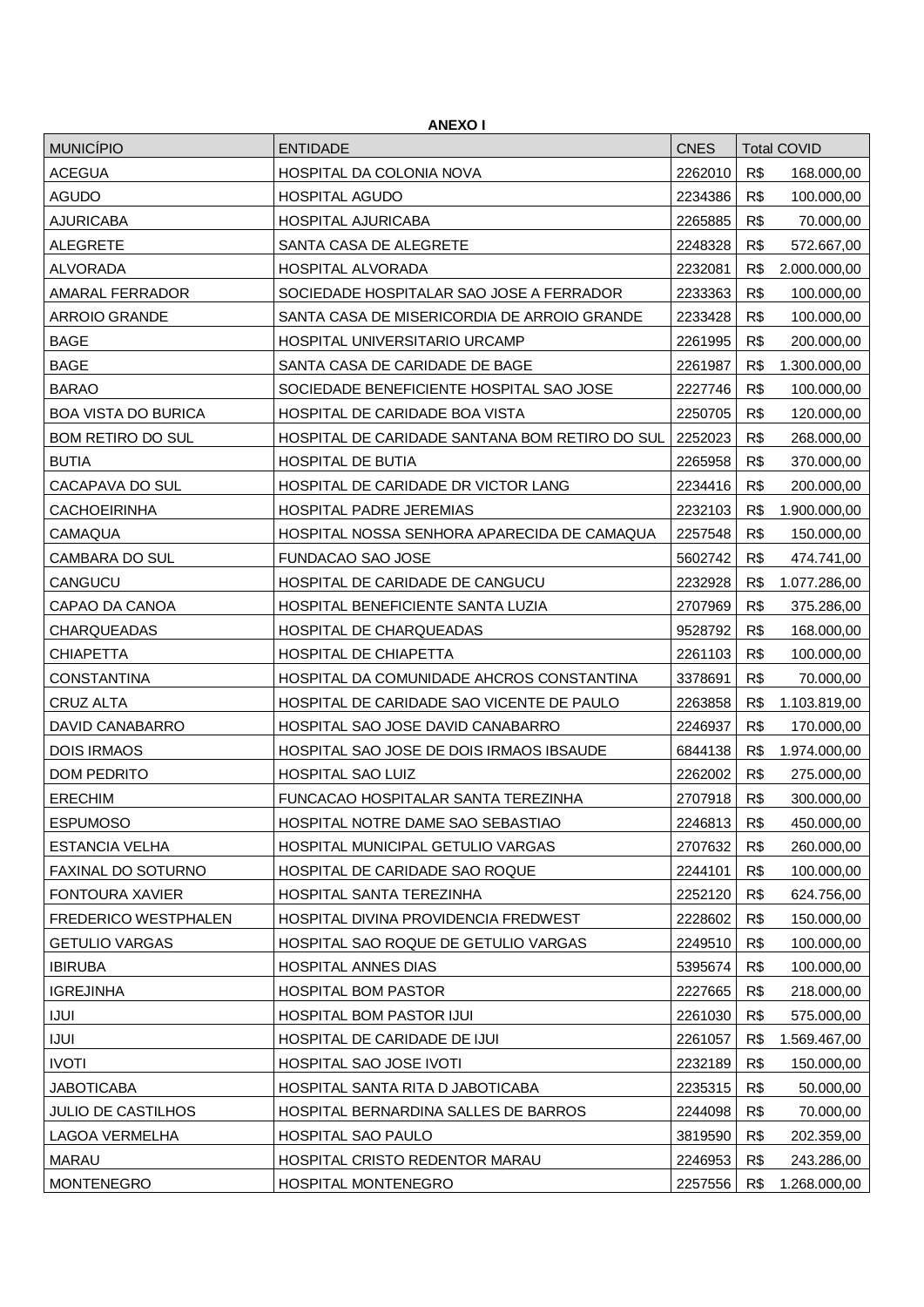| <b>MOSTARDAS</b>              | <b>HOSPITAL SAO LUIZ</b>                                          | 2224615 | R\$ | 177.286,00   |
|-------------------------------|-------------------------------------------------------------------|---------|-----|--------------|
| NÃO ME TOQUE                  | HOSPITAL ALTO JACUI NAO ME TOQUE                                  | 2246910 | R\$ | 100.000,00   |
| <b>OSORIO</b>                 | HOSPITAL SAO VICENTE DE PAULO                                     | 2257815 | R\$ | 918.000,00   |
| PALMARES DO SUL               | <b>HOSPITAL SAO JOSE</b>                                          | 2224607 | R\$ | 177.286,00   |
| PALMEIRA DAS MISSOES          | HOSPITAL DE CARIDADE PALMEIRA DAS MISSOES                         | 2235323 | R\$ | 321.607,00   |
| <b>PALMITINHO</b>             | HOSPITAL SANTA TEREZINHA PALMITINHO                               | 2228580 | R\$ | 180.000,00   |
| <b>PAROBE</b>                 | HOSPITAL SAO FRANCISCO DE ASSIS                                   | 2227762 | R\$ | 930.897,00   |
| PASSO FUNDO                   | HOSPITAL DE CLINICAS DE PASSO FUNDO                               | 2246929 | R\$ | 486.430,00   |
| PASSO FUNDO                   | HOSPITAL SAO VICENTE DE PAULO                                     | 2246988 | R\$ | 130.000,00   |
| PINHEIRO MACHADO              | HOSPITAL PINHEIRO MACHADO                                         | 2233320 | R\$ | 170.000,00   |
| <b>PIRATINI</b>               | HOSPITAL DE CARIDADE N SRA DA CONCEICAO<br><b>PIRATINI</b>        | 2233347 | R\$ | 70.000,00    |
| <b>PORTAO</b>                 | <b>HOSPITAL DE PORTAO</b>                                         | 2232170 | R\$ | 350.000,00   |
| QUINZE DE NOVEMBRO            | ASSOCIACAO HOSPITALAR 15 DE NOVEMBRO                              | 2263831 | R\$ | 100.000,00   |
| <b>RIO GRANDE</b>             | SANTA CASA DO RIO GRANDE                                          | 2232995 | R\$ | 1.430.860,00 |
| <b>RIOZINHO</b>               | HOSPITAL NOSSA SENHORA DO ROSARIO DE RIOZINHO                     | 2227703 | R\$ | 150.000,00   |
| ROCA SALES                    | SOCIEDADE BENEFICENTE ROQUE GONZALES                              | 2252147 | R\$ | 100.000,00   |
| RODEIO BONITO                 | HOSPITAL SAO JOSE RODEIO BONITO                                   | 2228734 | R\$ | 70.000,00    |
| <b>ROLANTE</b>                | FUNDACAO HOSPITALAR DE ROLANTE                                    | 2257564 | R\$ | 50.000,00    |
| RONDA ALTA                    | HOSPITAL DOS TRABALHADORES ATRA                                   | 2235412 | R\$ | 150.000,00   |
| <b>RONDINHA</b>               | <b>HOSPITAL PADRE EUGENIO</b>                                     | 2235447 | R\$ | 50.000,00    |
| ROSARIO DO SUL                | HOSPITAL AUXILIADORA                                              | 2248239 | R\$ | 500.000,00   |
| SALTO DO JACUI                | HOSPITAL MUNICIPAL DR ADERBAL SCHNEIDER                           | 2263882 | R\$ | 70.000,00    |
| SALVADOR DO SUL               | <b>HOSPITAL SAO SALVADOR</b>                                      | 2227681 | R\$ | 100.000,00   |
| <b>SANTA MARIA</b>            | HOSPITAL CASA DE SAUDE                                            | 5922216 | R\$ | 168.017,00   |
| <b>SANTA MARIA</b>            | HOSPITAL REGIONAL SANTA MARIA                                     | 9575936 | R\$ | 1.077.489,00 |
| SANTA VITORIA DO PALMAR       | IRMANDADE S CASA DE MISERICORDIA DE S V PALMAR                    | 2233398 | R\$ | 306.736,00   |
| <b>SANTIAGO</b>               | HOSPITAL DE CARIDADE DE SANTIAGO                                  | 2244357 | R\$ | 1.275.441,00 |
| SANTO ANGELO                  | <b>HOSPITAL SANTO ANGELO</b>                                      | 2259907 | R\$ | 400.000,00   |
|                               | SANTO ANTONIO DA PATRULHA   HOSPITAL DE SANTO ANTONIO DA PATRULHA | 6389104 | R\$ | 277.286,00   |
| <b>SANTO CRISTO</b>           | HOSPITAL DE CARIDADE DE SANTO CRISTO                              | 2250829 | R\$ | 150.000,00   |
| SAO FRANCISCO DE ASSIS        | HOSPITAL SANTO ANTONIO                                            | 2244330 | R\$ | 123.215,00   |
| SAO FRANCISCO DE PAULA        | HOSPITAL SAO FRANCISCO DE PAULA                                   | 2227770 | R\$ | 50.000,00    |
| <b>SAO GABRIEL</b>            | SANTA CASA DE SAO GABRIEL                                         | 2248204 | R\$ | 350.000,00   |
| SAO JERONIMO                  | HCSJ HOSPITAL DE CARIDADE SAO JERONIMO                            | 6424236 | R\$ | 470.000,00   |
| SAO JOSE DO OURO              | HOSPITAL SAO JOSE                                                 | 2246791 | R\$ | 100.000,00   |
| SAO LOURENCO DO SUL           | SANTA CASA DE MISERIC S LOURENCO DO SUL                           | 2233312 | R\$ | 290.000,00   |
| SAO LUIZ GONZAGA              | HOSPITAL SAO LUIZ GONZAGA                                         | 2259893 | R\$ | 600.000,00   |
| <b>SAO MARTINHO</b>           | HOSPITAL DE CARIDADE DE SAO MARTINHO                              | 2707608 | R\$ | 100.000,00   |
| <b>SAO MIGUEL DAS MISSOES</b> | HOSPITAL SAO MIGUEL ARCANJO                                       | 2259877 | R\$ | 100.000,00   |
| SAO SEBASTIAO DO CAI          | HOSPITAL SAGRADA FAMILIA                                          | 2227908 | R\$ | 200.000,00   |
| <b>SAPIRANGA</b>              | <b>HOSPITAL SAPIRANGA</b>                                         | 2232154 | R\$ | 678.000,00   |
| <b>SELBACH</b>                | HOSPITAL SAO JACOB                                                | 2238810 | R\$ | 100.000,00   |
| <b>SERTAO</b>                 | HOSPITAL SAO JOSE SERTAO                                          | 2246805 | R\$ | 100.000,00   |
| SOBRADINHO                    | HOSPITAL SAO JOAO EVANGELISTA                                     | 9016554 | R\$ | 100.000,00   |